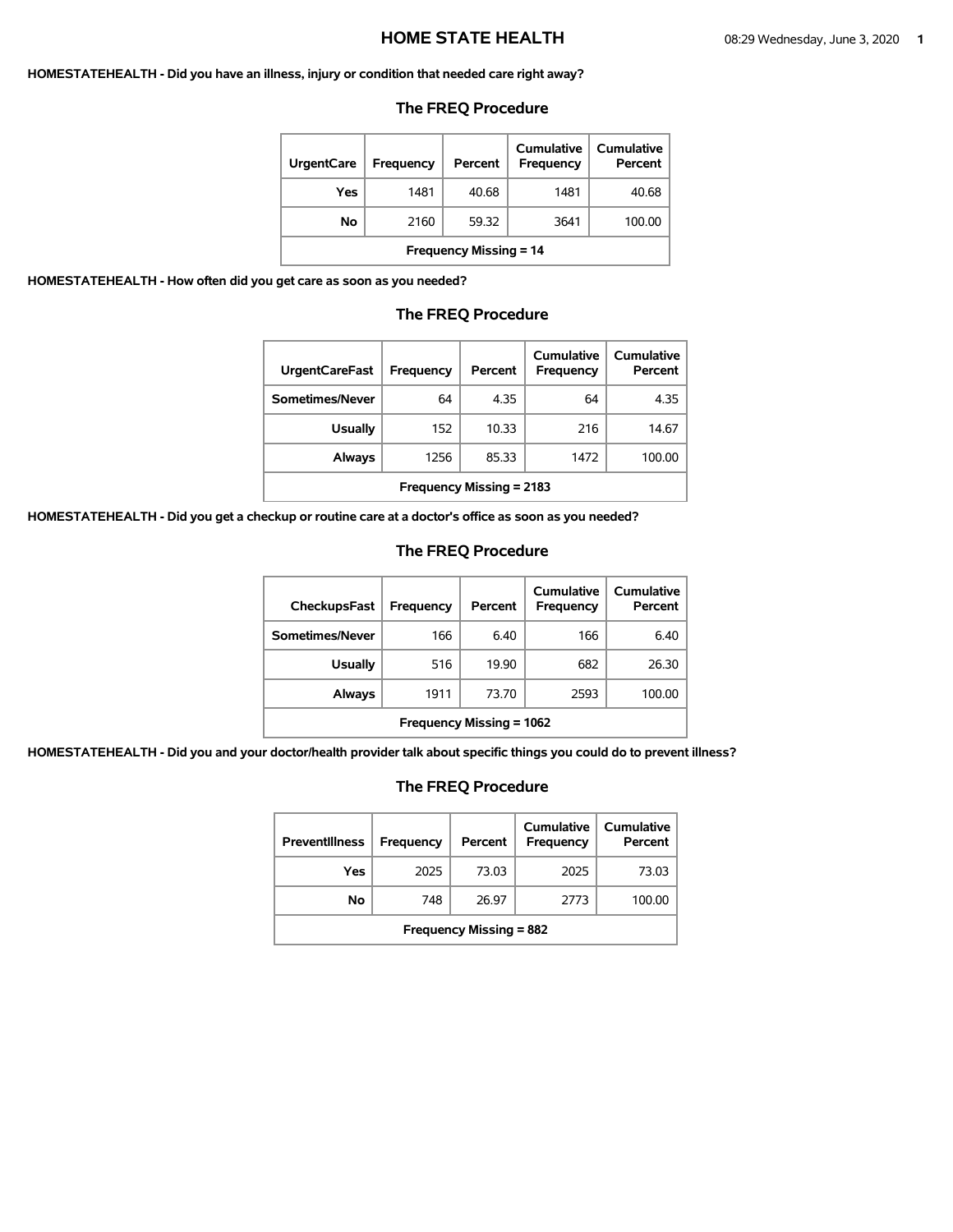#### **HOMESTATEHEALTH - Did you and your doctor/health provider talk about starting or stopping a medication?**

#### **The FREQ Procedure**

| <b>MedStartStop</b>            | Frequency | Percent | Cumulative<br>Frequency | Cumulative<br>Percent |
|--------------------------------|-----------|---------|-------------------------|-----------------------|
| Yes                            | 976       | 35.15   | 976                     | 35.15                 |
| No                             | 1801      | 64.85   | 2777                    | 100.00                |
| <b>Frequency Missing = 878</b> |           |         |                         |                       |

**HOMESTATEHEALTH - Did you and your doctor/health provider talk about reasons you might want to take a medicine?** 

#### **The FREQ Procedure**

| <b>MedDiscuss</b>               | Frequency | Percent | Cumulative<br>Frequency | Cumulative<br>Percent |  |
|---------------------------------|-----------|---------|-------------------------|-----------------------|--|
| Yes                             | 927       | 95.27   | 927                     | 95.27                 |  |
| No                              | 46        | 4.73    | 973                     | 100.00                |  |
| <b>Frequency Missing = 2682</b> |           |         |                         |                       |  |

**HOMESTATEHEALTH - Did you and your doctor/health provider talk about reasons you might want to stop taking a medication?** 

#### **The FREQ Procedure**

| <b>MedNoDiscuss</b>             | <b>Frequency</b> | Percent | Cumulative<br>Frequency | <b>Cumulative</b><br>Percent |
|---------------------------------|------------------|---------|-------------------------|------------------------------|
| Yes                             | 644              | 66.67   | 644                     | 66.67                        |
| No                              | 322              | 33.33   | 966                     | 100.00                       |
| <b>Frequency Missing = 2689</b> |                  |         |                         |                              |

**HOMESTATEHEALTH - Did you and your doctor/health provider ask what you thought was best for you when discussing starting or stopping a medication?** 

| <b>MedBestAsk</b>               | <b>Frequency</b> | Percent | <b>Cumulative</b><br><b>Frequency</b> | Cumulative<br>Percent |
|---------------------------------|------------------|---------|---------------------------------------|-----------------------|
| Yes                             | 758              | 78.88   | 758                                   | 78.88                 |
| No                              | 203              | 21.12   | 961                                   | 100.00                |
| <b>Frequency Missing = 2694</b> |                  |         |                                       |                       |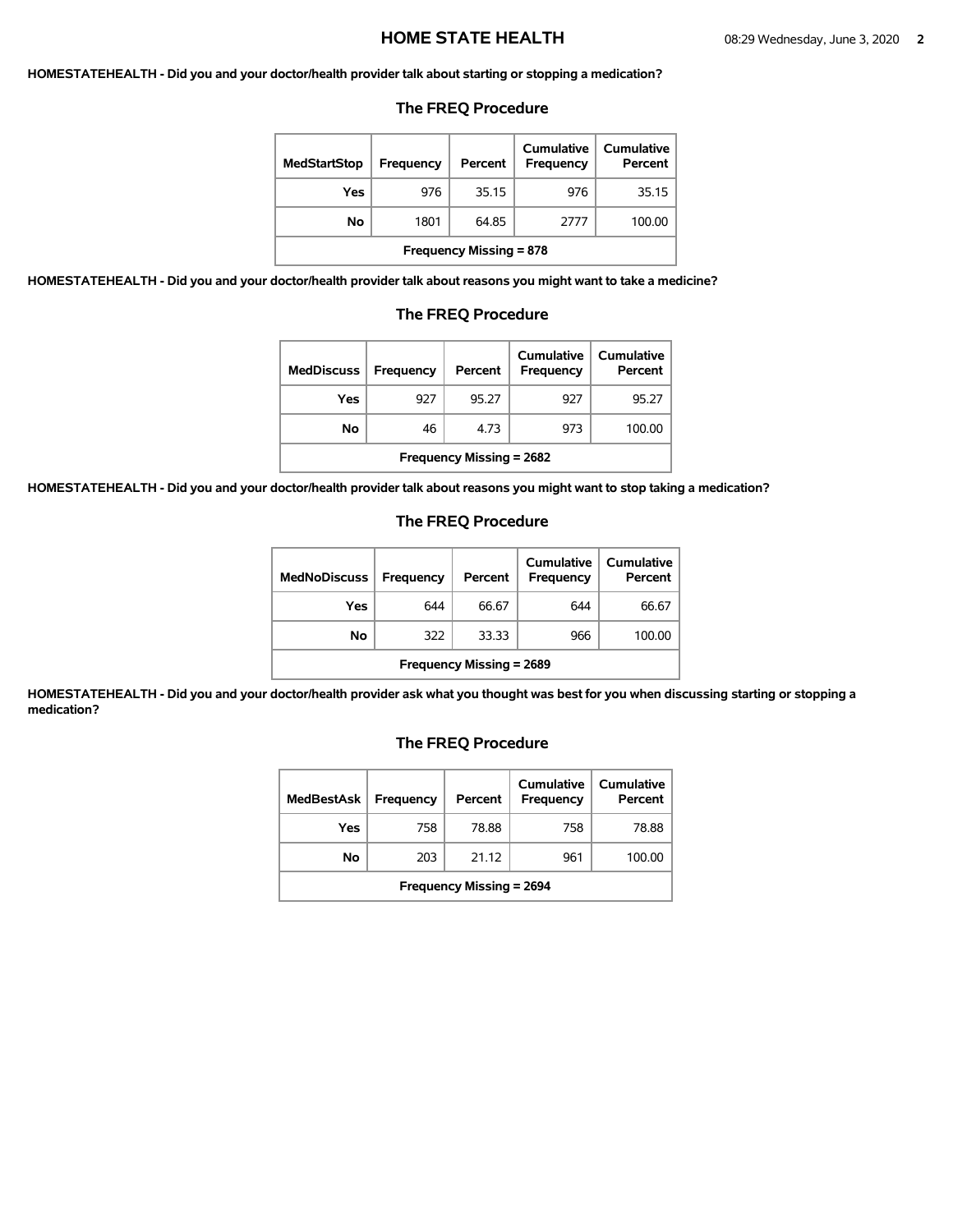#### **HOMESTATEHEALTH - How would you rate your health care quality in the last six months?**

| CareRate                       | Frequency | Percent | Cumulative<br>Frequency | Cumulative<br>Percent |  |
|--------------------------------|-----------|---------|-------------------------|-----------------------|--|
| Bad                            | 127       | 4.56    | 127                     | 4.56                  |  |
| Good                           | 652       | 23.43   | 779                     | 27.99                 |  |
| Great                          | 2004      | 72.01   | 2783                    | 100.00                |  |
| <b>Frequency Missing = 872</b> |           |         |                         |                       |  |

#### **The FREQ Procedure**

**HOMESTATEHEALTH - How often was it easy to get care, tests, or treatments you needed?** 

### **The FREQ Procedure**

| CareEasy                       | Frequency | Percent | Cumulative<br>Frequency | <b>Cumulative</b><br>Percent |
|--------------------------------|-----------|---------|-------------------------|------------------------------|
| Sometimes/Never                | 165       | 5.93    | 165                     | 5.93                         |
| <b>Usually</b>                 | 631       | 22.67   | 796                     | 28.60                        |
| Always                         | 1987      | 71.40   | 2783                    | 100.00                       |
| <b>Frequency Missing = 872</b> |           |         |                         |                              |

**HOMESTATEHEALTH - How often did your doctor explain things in a way that was easy to understand?** 

### **The FREQ Procedure**

| <b>DrUnderstand</b>             | Frequency | Percent | Cumulative<br>Frequency | Cumulative<br>Percent |  |
|---------------------------------|-----------|---------|-------------------------|-----------------------|--|
| Sometimes/Never                 | 59        | 2.29    | 59                      | 2.29                  |  |
| <b>Usually</b>                  | 275       | 10.70   | 334                     | 12.99                 |  |
| Always                          | 2237      | 87.01   | 2571                    | 100.00                |  |
| <b>Frequency Missing = 1084</b> |           |         |                         |                       |  |

**HOMESTATEHEALTH - How often did your personal doctor listen to you?** 

## **The FREQ Procedure**

| <b>DrListen</b>                 | Frequency | Percent | Cumulative<br>Frequency | Cumulative<br>Percent |
|---------------------------------|-----------|---------|-------------------------|-----------------------|
| Sometimes/Never                 | 62        | 2.42    | 62                      | 2.42                  |
| <b>Usually</b>                  | 290       | 11.31   | 352                     | 13.73                 |
| Always                          | 2211      | 86.27   | 2563                    | 100.00                |
| <b>Frequency Missing = 1092</b> |           |         |                         |                       |

**HOMESTATEHEALTH - How often did your personal doctor show respect for what you had to say?**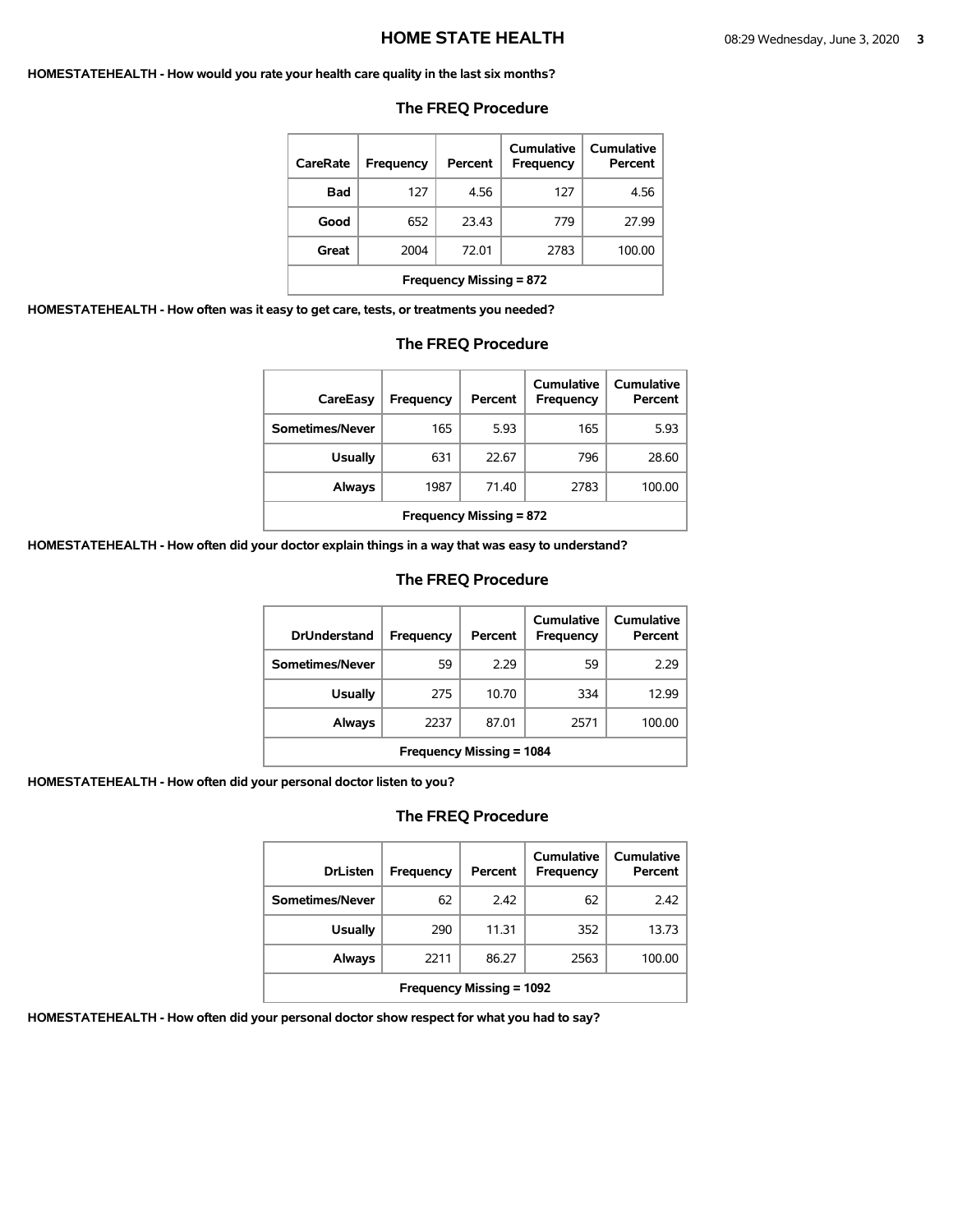| <b>DrRespect</b>         | <b>Frequency</b> | Percent | Cumulative<br>Frequency | Cumulative<br>Percent |  |
|--------------------------|------------------|---------|-------------------------|-----------------------|--|
| Sometimes/Never          | 49               | 1.91    | 49                      | 1.91                  |  |
| <b>Usually</b>           | 243              | 9.45    | 292                     | 11.35                 |  |
| <b>Always</b>            | 2280             | 88.65   | 2572                    | 100.00                |  |
| Frequency Missing = 1083 |                  |         |                         |                       |  |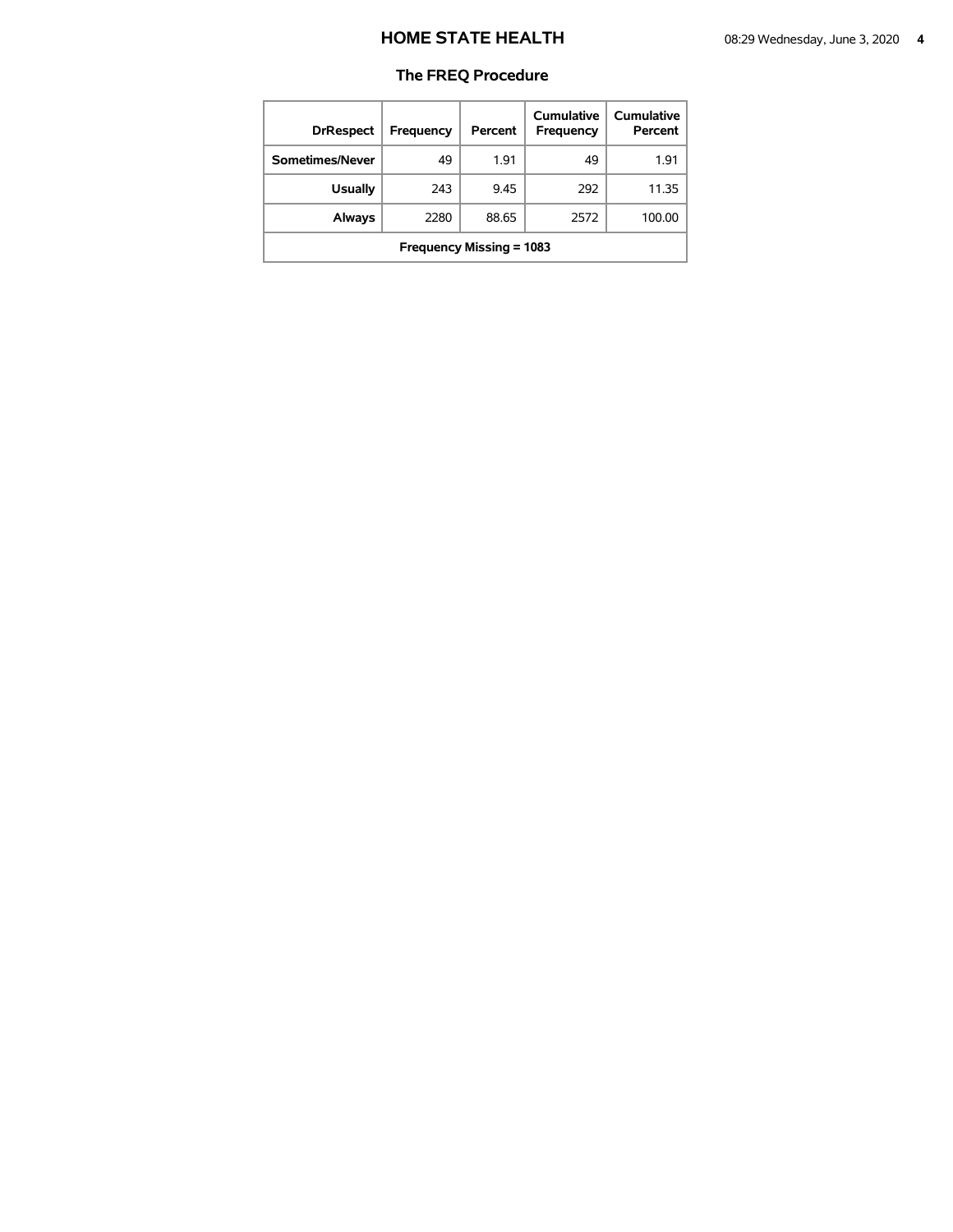#### **HOMESTATEHEALTH - How often did your personal doctor spend enough time with you?**

| <b>DrTime</b>                   | Frequency | Percent | Cumulative<br>Frequency | Cumulative<br>Percent |  |
|---------------------------------|-----------|---------|-------------------------|-----------------------|--|
| Sometimes/Never                 | 132       | 5.15    | 132                     | 5.15                  |  |
| <b>Usually</b>                  | 450       | 17.56   | 582                     | 22.71                 |  |
| <b>Always</b>                   | 1981      | 77.29   | 2563                    | 100.00                |  |
| <b>Frequency Missing = 1092</b> |           |         |                         |                       |  |

#### **The FREQ Procedure**

**HOMESTATEHEALTH - In the last six months, did you get care from another doctor or health provider other than your personal doctor?** 

| <b>CareMulti</b>                | Frequency | Percent | Cumulative<br>Frequency | Cumulative<br>Percent |  |
|---------------------------------|-----------|---------|-------------------------|-----------------------|--|
| Yes                             | 1245      | 48.50   | 1245                    | 48.50                 |  |
| No                              | 1322      | 51.50   | 2567                    | 100.00                |  |
| <b>Frequency Missing = 1088</b> |           |         |                         |                       |  |

# **The FREQ Procedure**

**HOMESTATEHEALTH - How often did your personal doctor seemed informed with care you received from other doctors or providers?** 

### **The FREQ Procedure**

| <b>DrInformedMultiDr</b>        | Frequency | Percent | Cumulative<br><b>Frequency</b> | <b>Cumulative</b><br>Percent |  |
|---------------------------------|-----------|---------|--------------------------------|------------------------------|--|
| Sometimes/Never                 | 157       | 12.76   | 157                            | 12.76                        |  |
| Usually                         | 296       | 24.07   | 453                            | 36.83                        |  |
| Always                          | 777       | 63.17   | 1230                           | 100.00                       |  |
| <b>Frequency Missing = 2425</b> |           |         |                                |                              |  |

**HOMESTATEHEALTH - How would you rate your personal doctor?** 

| <b>DrRate</b>                  | Frequency | Percent | Cumulative<br>Frequency | Cumulative<br>Percent |  |
|--------------------------------|-----------|---------|-------------------------|-----------------------|--|
| Bad                            | 136       | 4.04    | 136                     | 4.04                  |  |
| Good                           | 532       | 15.81   | 668                     | 19.85                 |  |
| Great                          | 2697      | 80.15   | 3365                    | 100.00                |  |
| <b>Frequency Missing = 290</b> |           |         |                         |                       |  |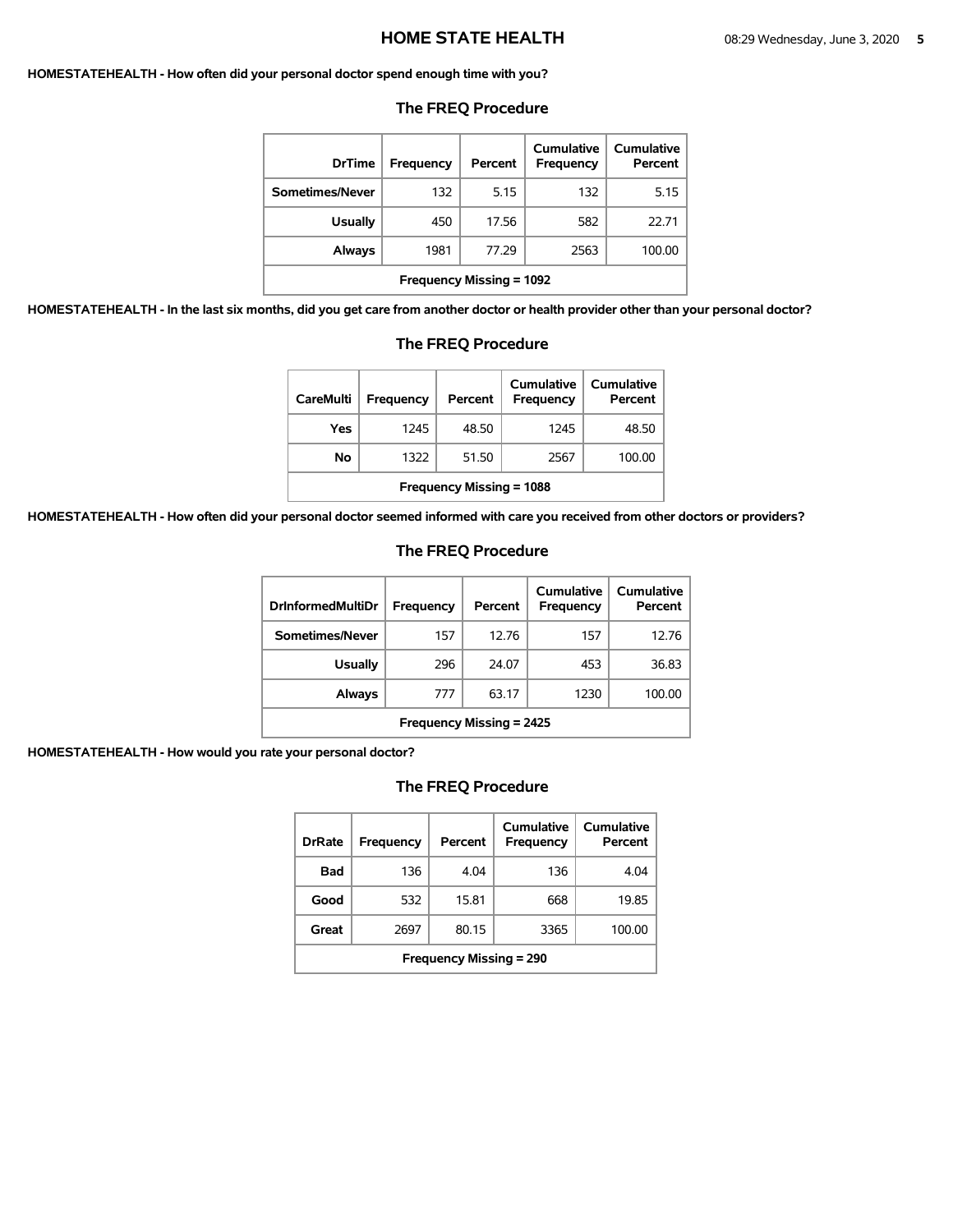#### **HOMESTATEHEALTH - Did you visit a specialist?**

# **The FREQ Procedure**

| <b>Specialist</b>             | Frequency | Percent | Cumulative<br><b>Frequency</b> | Cumulative<br>Percent |  |
|-------------------------------|-----------|---------|--------------------------------|-----------------------|--|
| Yes                           | 925       | 25.47   | 925                            | 25.47                 |  |
| No                            | 2707      | 74.53   | 3632                           | 100.00                |  |
| <b>Frequency Missing = 23</b> |           |         |                                |                       |  |

**HOMESTATEHEALTH - How often did you get an appointment with a specialist as soon as you needed?** 

# **The FREQ Procedure**

| <b>SpecialistFast</b>           | Frequency | Percent | Cumulative<br>Frequency | Cumulative<br>Percent |  |
|---------------------------------|-----------|---------|-------------------------|-----------------------|--|
| Sometimes/Never                 | 142       | 15.47   | 142                     | 15.47                 |  |
| <b>Usually</b>                  | 232       | 25.27   | 374                     | 40.74                 |  |
| Always                          | 544       | 59.26   | 918                     | 100.00                |  |
| <b>Frequency Missing = 2737</b> |           |         |                         |                       |  |

**HOMESTATEHEALTH - How would you rate your specialist?** 

| <b>SpecialistRate</b>    | Frequency | Percent | Cumulative<br><b>Frequency</b> | Cumulative<br>Percent |  |
|--------------------------|-----------|---------|--------------------------------|-----------------------|--|
| <b>Bad</b>               | 67        | 7.77    | 67                             | 7 77                  |  |
| Good                     | 150       | 17.40   | 217                            | 25.17                 |  |
| Great                    | 645       | 74.83   | 862                            | 100.00                |  |
| Frequency Missing = 2793 |           |         |                                |                       |  |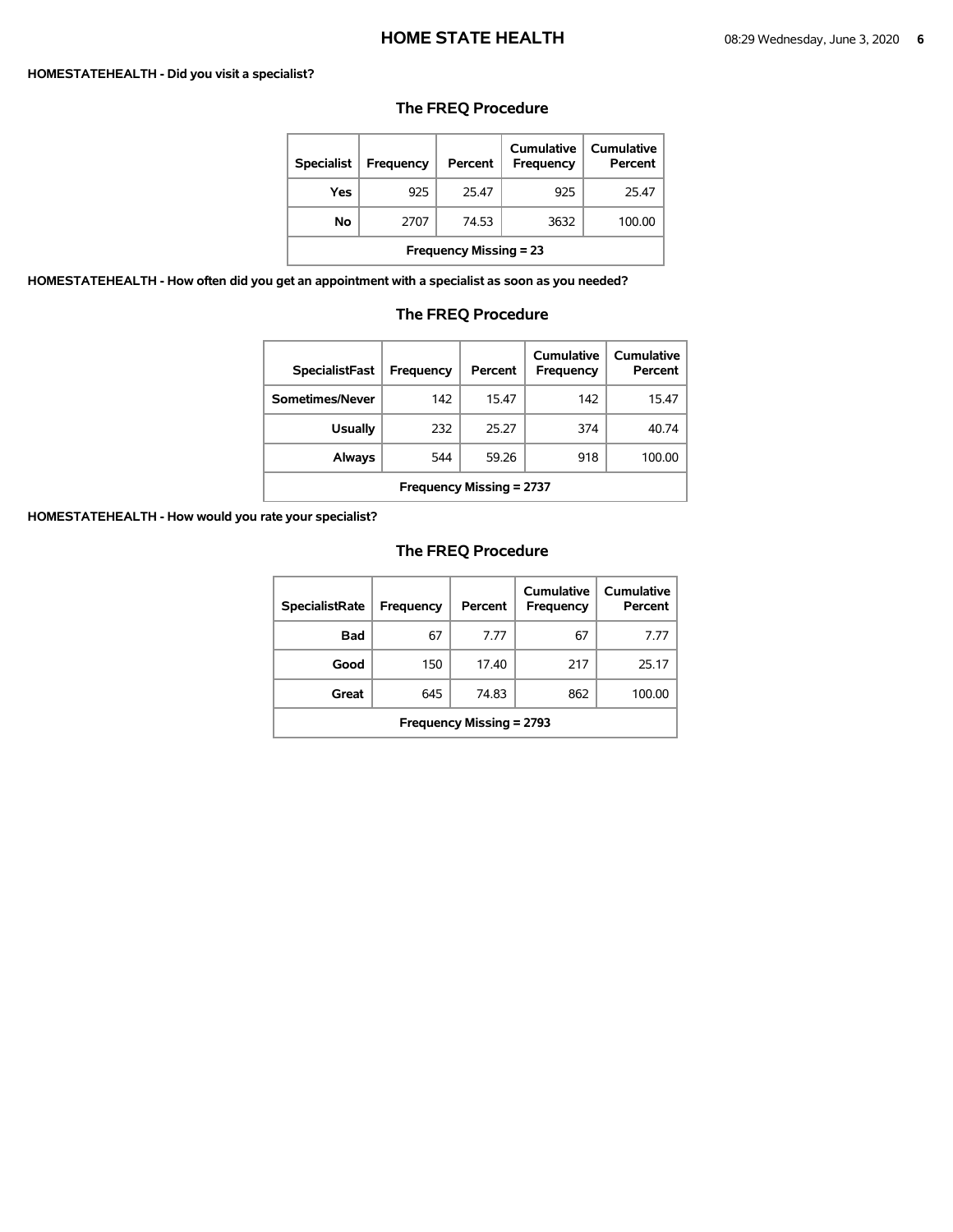#### **HOMESTATEHEALTH - Did you get information or help from your health plan's customer services?**

#### **The FREQ Procedure**

| CS                            | <b>Frequency</b> | Percent | Cumulative<br><b>Frequency</b> | Cumulative<br>Percent |  |  |
|-------------------------------|------------------|---------|--------------------------------|-----------------------|--|--|
| Yes                           | 1056             | 29.27   | 1056                           | 29.27                 |  |  |
| No.                           | 2552             | 70.73   | 3608                           | 100.00                |  |  |
| <b>Frequency Missing = 47</b> |                  |         |                                |                       |  |  |

**HOMESTATEHEALTH - How often were you able to get information or help from your health plan's customer services?** 

#### **The FREQ Procedure**   $\overline{\phantom{a}}$  $\overline{1}$

| <b>CSHelp</b>                   | Frequency | Percent | Cumulative<br>Frequency | Cumulative<br>Percent |  |
|---------------------------------|-----------|---------|-------------------------|-----------------------|--|
| Sometimes/Never                 | 180       | 17.22   | 180                     | 17.22                 |  |
| <b>Usually</b>                  | 247       | 23.64   | 427                     | 40.86                 |  |
| Always                          | 618       | 59.14   | 1045                    | 100.00                |  |
| <b>Frequency Missing = 2610</b> |           |         |                         |                       |  |

**HOMESTATEHEALTH - How often were you treated with respect and courtesy by your health plan's customer services?** 

# **The FREQ Procedure**

| <b>CSRespect</b>                | <b>Frequency</b> | Percent | Cumulative<br>Frequency | Cumulative<br>Percent |  |
|---------------------------------|------------------|---------|-------------------------|-----------------------|--|
| Sometimes/Never                 | 79               | 7.57    | 79                      | 7.57                  |  |
| <b>Usually</b>                  | 172              | 16.48   | 251                     | 24.04                 |  |
| Always                          | 793              | 75.96   | 1044                    | 100.00                |  |
| <b>Frequency Missing = 2611</b> |                  |         |                         |                       |  |

**HOMESTATEHEALTH - Did you have to fill out any forms with your health plan?** 

| <b>Forms</b>                  | Frequency | Percent | Cumulative<br>Frequency | Cumulative<br>Percent |  |
|-------------------------------|-----------|---------|-------------------------|-----------------------|--|
| Yes                           | 1442      | 40.52   | 1442                    | 40.52                 |  |
| No                            | 2117      | 59.48   | 3559                    | 100.00                |  |
| <b>Frequency Missing = 96</b> |           |         |                         |                       |  |